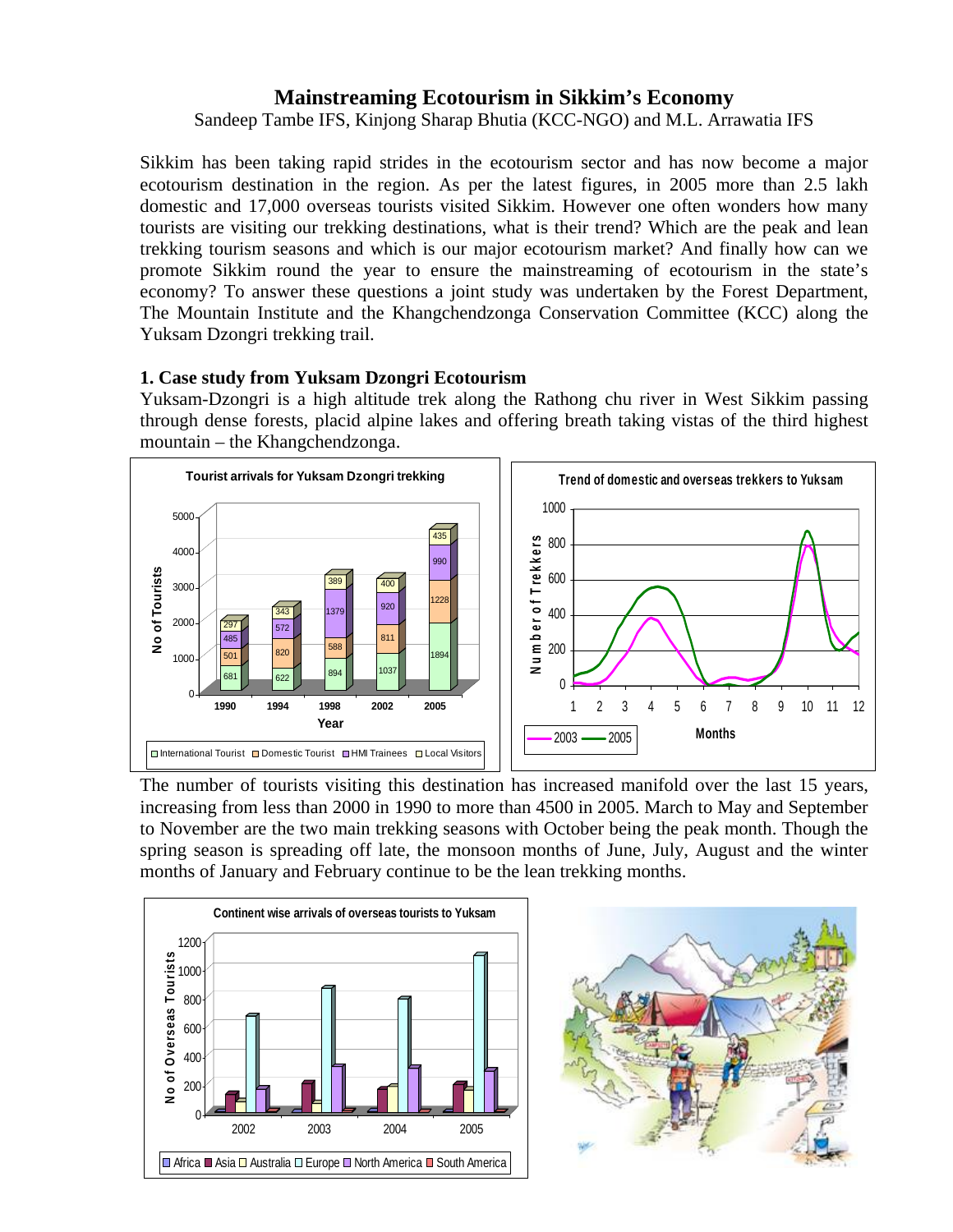The majority of the overseas trekkers come from England, USA, Germany, France, Australia, Netherlands and Switzerland and consequently Europe is our biggest ecotourism market.

#### **2. New Ecotourism Packages**



Over the last few years, new trekking trails like the Everest Singalila in Hee Bermiok, Yambong Singalila at Nambu and Areylungchok Dzongri in Labdang have been opened. These have resulted in improving the socioeconomic condition in these remote villages. In the words of Mr. Phupu Tshering Bhutia who has lived as a yak herder since he can recollect. My village is called "*Chongri*" or *Yak*" and is the remotest village of West Sikkim. The main occupation of the villagers is nomadic yak herding and trade in medicinal and aromatic plants. The intervention by The Mountain Institute in 2004 gave us great hope. We initiated off seasonal vegetable farming, restoration of drinking water, hygienic toilets, community dairy, promotion of Yambong tourism and a community campsite. We initiated community based tourism along Yambong Singalila <www.yambong.com> resulting in additional incomes from 180 tourists worth

Rs 7 lakhs mostly to ex-herders in 2005. Now we also have an NGO called Sindrabong Khangchendzonga Eco-friendly Society in the village where I am the President. The biggest impact has been in the mind, the herders who used to damage the forests have now shifted to trekking tourism. I earn more incomes now as an eco-guide, it has been a transformation from being a *Himal Rakshash* (mountain devil) to *Himal Rakshak* (mountain guardian).

# **3. Off-season Ecotourism Packages**

In order to ensure that the opportunities from ecotourism are available continuously, our natural wealth needs to be packaged such that the ecotourism calendar remains full throughout the year. We need to design innovative ecotourism packages to beat the lean season. Some of these packages are detailed below:

# **3.1 "Monsoon Magic" Alpine Treks**

Though the heavy monsoon rains result in roadblocks and communication hurdles, this is also the time when the alpine zone comes back to life after the long winter hibernation and becomes one of nature's finest gardens where countless wild flowers bloom in quick succession. The flower enthusiast braving the rains has to literally wade through Primulas, Potentillas, Poppies, Cobra-lilies, Saxifrages, Rhubarbs, wild Roses, ground Orchids, dwarf Rhododendrons and many more. Dzongri, Singalila, Yambong, Areylungchok and Yumesamdong are some of the top alpine destinations. In an eight days "Monsoon Magic" package one can guarantee atleast 100 different alpine flowers in full bloom.